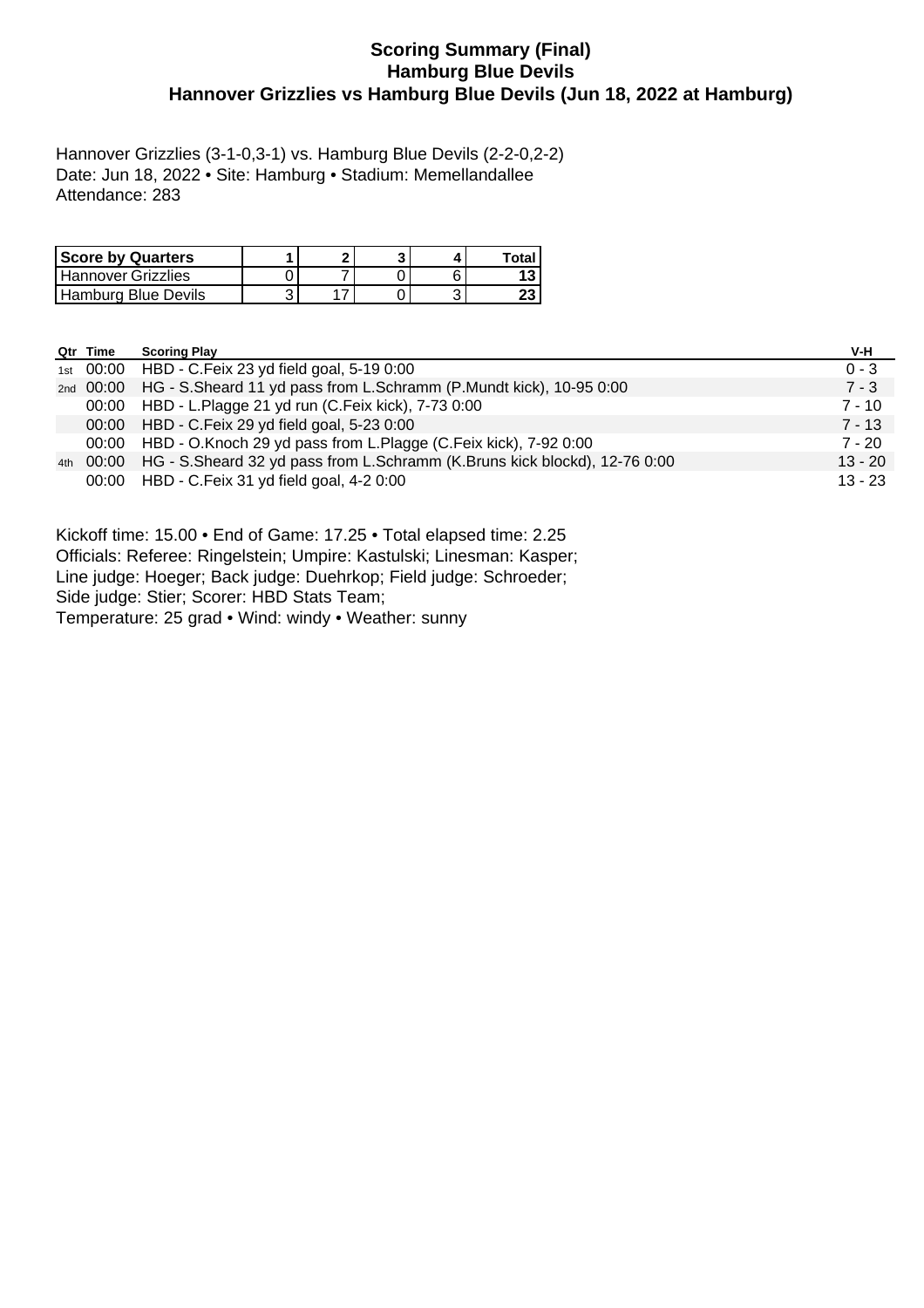### **Team Statistics (Final) Hamburg Blue Devils Hannover Grizzlies vs Hamburg Blue Devils (Jun 18, 2022 at Hamburg)**

|                                | HG             | <b>HBD</b>     |
|--------------------------------|----------------|----------------|
| <b>FIRST DOWNS</b>             | 13             | 14             |
| Rushing                        | 3              | 7              |
| Passing                        | 8              | 7              |
| Penalty                        | $\overline{2}$ | 0              |
| <b>NET YARDS RUSHING</b>       | 60             | 127            |
| <b>Rushing Attempts</b>        | 17             | 27             |
| Average Per Rush               | 3.5            | 4.7            |
| <b>Rushing Touchdowns</b>      | 0              | 1              |
| <b>Yards Gained Rushing</b>    | 76             | 156            |
| <b>Yards Lost Rushing</b>      | 16             | 29             |
| <b>NET YARDS PASSING</b>       | 202            | 177            |
| Completions-Attempts-Int       | 14-34-0        | $15 - 27 - 0$  |
| Average Per Attempt            | 5.9            | 6.6            |
| <b>Average Per Completion</b>  | 14.4           | 11.8           |
| Passing Touchdowns             | 2              | 1              |
| <b>TOTAL OFFENSE YARDS</b>     | 262            | 304            |
| Total offense plays            | 51             | 54             |
| Average Gain Per Play          | 5.1            | 5.6            |
| Fumbles: Number-Lost           | $2 - 2$        | 0-0            |
| Penalties: Number-Yards        | $2 - 21$       | $6 - 57$       |
| <b>PUNTS-YARDS</b>             | 5-182          | 5-228          |
| Average Yards Per Punt         | 36.4           | 45.6           |
| <b>Net Yards Per Punt</b>      | 36.4           | 46.0           |
| Inside 20                      | 1              | $\overline{c}$ |
| 50+ Yards                      | 1              | 3              |
| <b>Touchbacks</b>              | 0              | 0              |
| Fair catch                     | $\Omega$       | 0              |
| KICKOFFS-YARDS                 | 3-168          | 6-365          |
| Average Yards Per Kickoff      | 56.0           | 60.8           |
| Net Yards Per Kickoff          | 37.0           | 35.5           |
| <b>Touchbacks</b>              | 1              | 0              |
| Punt returns: Number-Yards-TD  | $1 - 2 - 0$    | $0 - 0 - 0$    |
| Average Per Return             | $-2.0$         | 0.0            |
| Kickoff returns: Number-Yds-TD | $6 - 152 - 0$  | $2 - 32 - 0$   |
| Average Per Return             | 25.3           | 16.0           |
| Interceptions: Number-Yds-TD   | $0 - 0 - 0$    | $0 - 0 - 0$    |
| Fumble Returns: Number-Yds-TD  | ი-ი-ი          | 0-0-0          |
| <b>Miscellaneous Yards</b>     | 0              | 0              |
| <b>Possession Time</b>         | 00:00          | 00:00          |
| <b>Third-Down Conversions</b>  | 2 of 12        | 3 of 12        |
| <b>Fourth-Down Conversions</b> | 3 of 5         | 0 of 0         |
| Red-Zone Scores-Chances        | $0-0$          | $0-0$          |
| Touchdowns                     | $0 - 0$        | 0-0            |
| Field goals                    | $0-0$          | 0-0            |
| Sacks By: Number-Yards         | $0 - 0$        | 0-0            |
| <b>PAT Kicks</b>               | $1 - 2$        | $2 - 2$        |
| <b>Field Goals</b>             | $0 - 0$        | $3 - 4$        |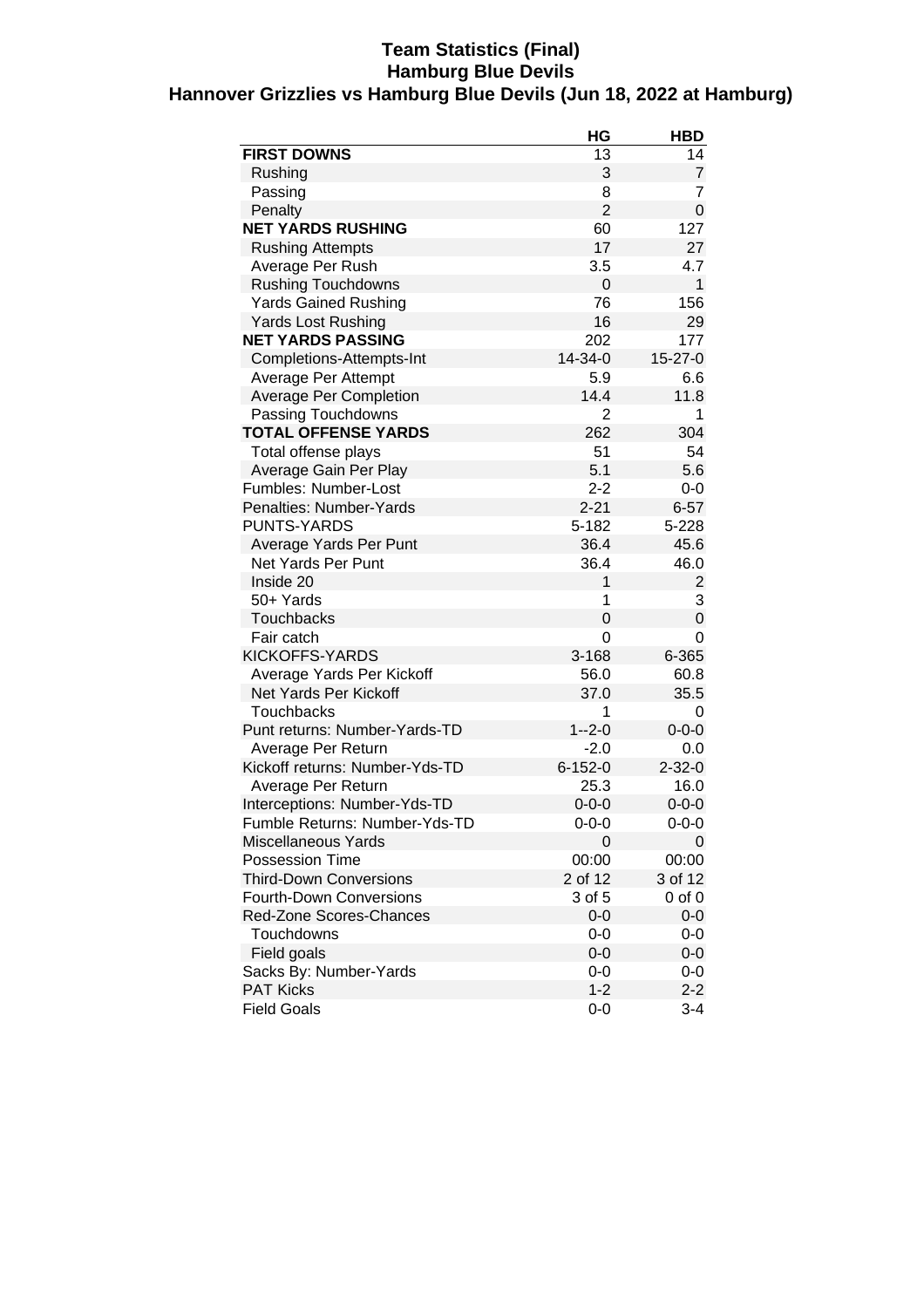# **Individual Statistics (Final) Hamburg Blue Devils Hannover Grizzlies vs Hamburg Blue Devils (Jun 18, 2022 at Hamburg)**

# **Hannover Grizzlies Hamburg Blue Devils**

| <b>Rushing</b>     | No. Gain Loss<br>TD<br><b>Net</b><br>Avg<br>Lg                                                       | <b>Rushing</b>     |                 | No. Gain Loss     | <b>Net</b>           | TD                         | Avg<br>Lg                     |
|--------------------|------------------------------------------------------------------------------------------------------|--------------------|-----------------|-------------------|----------------------|----------------------------|-------------------------------|
| T.Sander           | 5<br>29<br>2<br>27<br>0<br>19<br>5.4                                                                 | S.Zurheide         | 16              | 97                | 13<br>84             | 0                          | 18<br>5.2                     |
| L.Dahmen           | 4<br>25<br>25<br>0<br>22<br>6.2<br>0                                                                 | L.Plagge           | 5               | 36                | 9<br>27              | 1                          | 21<br>5.4                     |
| P.Weisner          | 2<br>$\overline{4}$<br>4<br>2.0<br>0<br>4<br>0                                                       | D.Former           | 4               | 23                | 5<br>18              | 0                          | 19<br>4.5                     |
| J.Hoermiller       | $\overline{c}$<br>$\overline{c}$<br>2<br>4<br>4<br>1.0<br>0                                          | <b>B.Schuehler</b> | 1               | $\Omega$          | $\mathbf{1}$<br>$-1$ | $\Omega$                   | 0<br>$-1.0$                   |
| L.Heinze           | $\overline{c}$<br>$\overline{2}$<br>$\mathbf 0$<br>$\overline{c}$<br>2.0<br>1<br>0                   | M.Niepelt          | 1               | 0                 | 1<br>$-1$            | 0                          | $-1.0$<br>0                   |
| L.Schramm          | 3<br>12<br>12<br>0<br>12<br>0<br>0.0                                                                 | <b>Totals</b>      | 27              | 156               | 29<br>127            | $\mathbf{1}$               | 4.7<br>21                     |
| <b>Totals</b>      | $\overline{76}$<br>$\overline{16}$<br>$\overline{22}$<br>$\overline{3.5}$<br>17<br>60<br>$\mathbf 0$ |                    |                 |                   |                      |                            |                               |
| <b>Passing</b>     | $C-A-I$<br>Yds<br>TD<br><b>Sack</b><br>Long                                                          | Passing            |                 | $C-A-I$           | Yds                  | TD<br>Long                 | <b>Sack</b>                   |
| L.Schramm          | $\overline{2}$<br>14-31-0<br>202<br>44<br>0                                                          | L.Plagge           |                 | 15-27-0           | 177                  | 35<br>1                    | $\overline{0}$                |
| C.Claus            | $0 - 3 - 0$<br>0<br>$\overline{0}$<br>0<br>$\overline{0}$                                            | <b>Totals</b>      |                 | 15-27-0           | 177                  | 35<br>$\mathbf{1}$         | $\mathsf 0$                   |
| <b>Totals</b>      | $\overline{2}$<br>14-34-0<br>202<br>44<br>$\Omega$                                                   |                    |                 |                   |                      |                            |                               |
| <b>Receiving</b>   | <b>TD</b><br>No.<br>Yards<br>Long                                                                    | <b>Receiving</b>   | No.             | Yards             | TD                   | Long                       |                               |
| S.Sheard           | 71<br>2<br>6<br>32                                                                                   | M.Pieper           | 5               |                   | 80<br>0              | 35                         |                               |
| T.Leupacher        | 3<br>52<br>0<br>36                                                                                   | O.Knoch            | 3               |                   | 53<br>1              | 29                         |                               |
| K.Bruns            | 2<br>56<br>0<br>44                                                                                   | F.Kov              | 3               |                   | 19<br>0              | 11                         |                               |
| C.Claus            | $\overline{c}$<br>0<br>6<br>11                                                                       | <b>B.Schuehler</b> | $\overline{c}$  |                   | 6<br>0               | 5                          |                               |
| T.Sander           | 1<br>12<br>0<br>12                                                                                   | K.Witthoeft        | 1               |                   | 15<br>0              | 15                         |                               |
| Totals             | $\overline{2}$<br>14<br>202<br>44                                                                    | S.Zurheide         | 1               |                   | 4<br>0               | $\overline{4}$             |                               |
|                    |                                                                                                      | <b>Totals</b>      | $\overline{15}$ | 177               | 1                    | 35                         |                               |
| <b>Punting</b>     | In20<br>No.<br>Yds<br>Avg Long<br>TВ                                                                 | <b>Punting</b>     | No.             | Yds               | Avg                  | Long                       | In20<br>TВ                    |
| K.Bruns            | 5<br>62<br>182<br>36.4<br>1<br>$\overline{0}$                                                        | T.Siewe            | 5               | 228               | 45.6                 | 62                         | $\overline{\mathbf{c}}$<br>0  |
| <b>Totals</b>      | $\overline{0}$<br>5<br>1<br>182<br>36.4<br>62                                                        | <b>Totals</b>      | 5               | 228               | 45.6                 | 62                         | $\overline{2}$<br>$\mathbf 0$ |
|                    |                                                                                                      |                    |                 |                   |                      |                            |                               |
|                    | Punt<br><b>Kickoff</b><br>Intercept                                                                  |                    |                 | Punt              | <b>Kickoff</b>       |                            | Intercept                     |
| <b>Returns</b>     | No Yds<br>Yds<br>No Yds<br>No<br>Lg<br>Lg<br>Lg                                                      | <b>Returns</b>     | No              | Yds<br>Lg         | No Yds               | No Yds<br>Lg               | $\overline{Lg}$               |
| F.Vollmer          | $-2$<br>1<br>0<br>0<br>0<br>$\mathbf 0$<br>0<br>0<br>0                                               | F.Koy              | 0               | 0<br>$\mathbf{0}$ | $\mathbf 1$<br>14    | 14<br>0                    | 0<br>0                        |
| L.Heinze           | $\overline{0}$<br>0<br>0<br>29<br>29<br>0<br>1<br>0<br>0                                             | M.Pieper           | 0               | 0<br>0            | 18<br>1              | 18<br>0                    | 0<br>$\overline{0}$           |
| K.Bruns            | 123<br>0<br>0<br>0<br>$\overline{0}$<br>5<br>40<br>0<br>$\overline{0}$                               | Totals             | $\overline{0}$  | 0<br>0            | $\overline{c}$<br>32 | 18<br>$\mathbf 0$          | 0<br>$\mathbf 0$              |
| Totals             | 1<br>$-2$<br>$\overline{0}$<br>6<br>152<br>40<br>$\mathbf 0$<br>$\Omega$<br>$\mathbf 0$              |                    |                 |                   |                      |                            |                               |
| <b>Field goals</b> | <b>Dist</b><br>Qtr<br><b>Time</b><br><b>Result</b>                                                   | <b>Field goals</b> | Qtr             | Time              | <b>Dist</b>          | <b>Result</b>              |                               |
|                    |                                                                                                      | C.Feix             | 1st             | 00:00             | 23 yards             | Good                       |                               |
|                    |                                                                                                      | C.Feix             | 2nd             | 00:00             | 29 yards             | Good                       |                               |
|                    |                                                                                                      | C.Feix             | 3rd             | 00:00             | 32 yards             | Missed                     |                               |
|                    |                                                                                                      | C.Feix             | 4th             | 00:00             | 31 yards             | Good                       |                               |
| <b>Kickoffs</b>    | TB<br>Yards<br><b>OB</b><br>No.<br>Avg                                                               | <b>Kickoffs</b>    | No.             | Yards             | Avg                  | TB                         | OВ                            |
| M.Gronewold        | 50<br>50.0<br>0<br>0<br>1                                                                            | T.Siewe            | $\overline{4}$  | 240               | 60.0                 | 0                          | 0                             |
| P.Mundt            | 53<br>53.0<br>1<br>0<br>0                                                                            | C.Feix             | $\overline{2}$  | 125               | 62.5                 | 0                          | $\Omega$                      |
| K.Bruns            | 1<br>65<br>65.0<br>0<br>$\mathbf 1$                                                                  |                    |                 |                   |                      |                            |                               |
| All-purpose        | <b>PR</b><br>Run<br><b>Rcv</b><br><b>KR</b><br>IR<br><b>Total</b>                                    | All-purpose        | Run             | <b>Rcv</b>        | <b>KR</b>            | <b>PR</b><br>IR            | <b>Total</b>                  |
| K.Bruns            | 56<br>123<br>$\pmb{0}$<br>179<br>0<br>$\mathbf 0$                                                    | M.Pieper           | 0               | 80                | 18                   | $\mathbf 0$<br>$\mathbf 0$ | 98                            |
| S.Sheard           | 71<br>$\mathbf 0$<br>0<br>0<br>0<br>71                                                               | S.Zurheide         | 84              | 4                 | 0                    | 0<br>0                     | 88                            |
| T.Leupacher        | 52<br>$\pmb{0}$<br>52<br>$\pmb{0}$<br>0<br>$\pmb{0}$                                                 | O.Knoch            | $\pmb{0}$       | 53                | $\mathbf 0$          | $\mathbf 0$<br>0           | 53                            |
| T.Sander           | 12<br>$\pmb{0}$<br>0<br>$\pmb{0}$<br>39<br>27                                                        | F.Koy              | $\mathbf 0$     | 19                | 14                   | 0<br>0                     | 33                            |

FUMBLES: Hannover Grizzlies-T.Sander 1-1; F.Vollmer 1-1. Hamburg Blue Devils-None.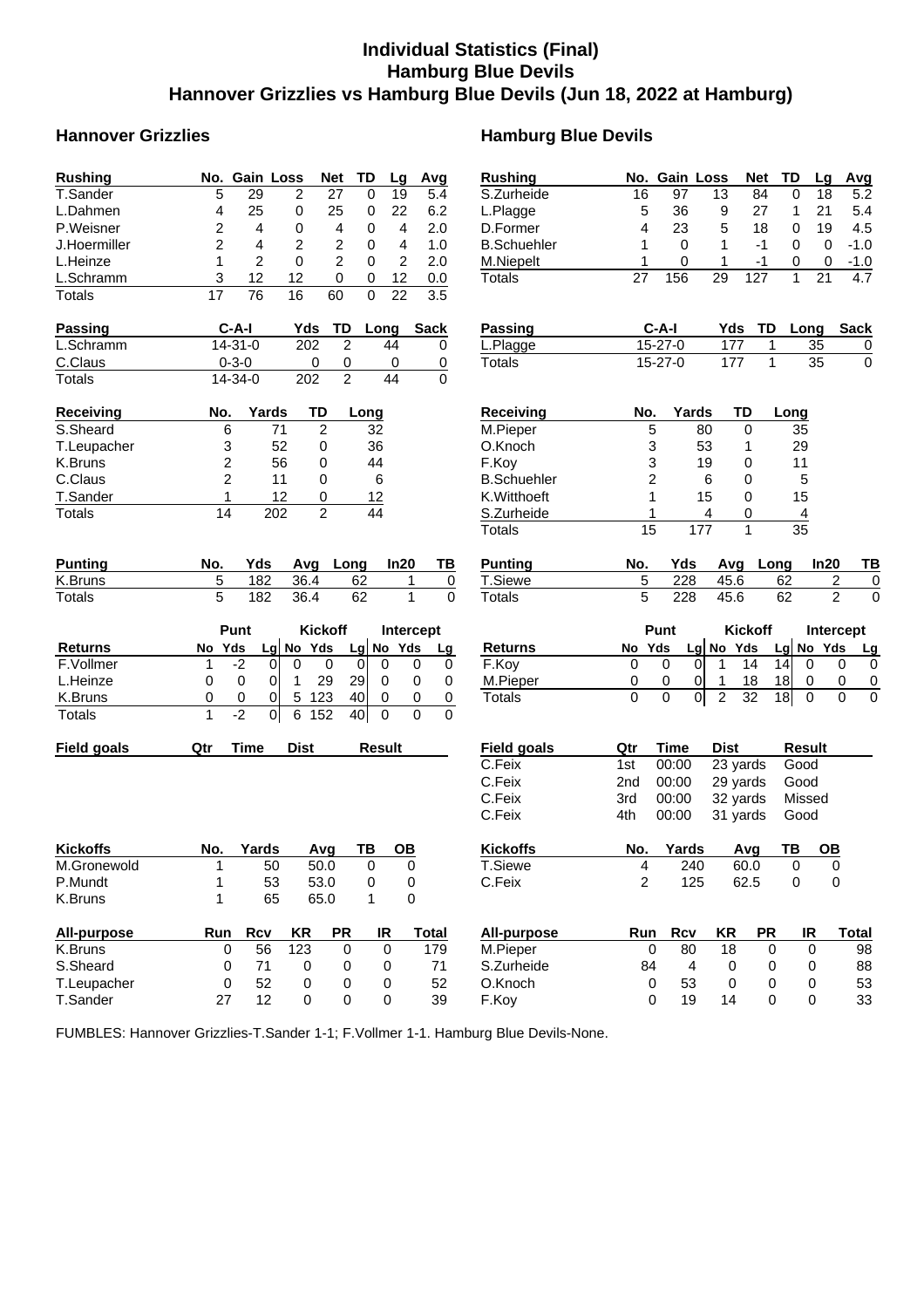#### **Defensive Statistics (Final) Hamburg Blue Devils Hannover Grizzlies vs Hamburg Blue Devils (Jun 18, 2022 at Hamburg)**

|             | ## Hannover Grizzlies  | Solo                 | Ast                 |                      | <b>Total Sacks-Yds</b> | <b>TFL-Yds</b>           | FF                       | FR-Yds                   | Int-Yds                  | <b>BrUp</b>                                | <b>Blks</b>              | QBH                      |
|-------------|------------------------|----------------------|---------------------|----------------------|------------------------|--------------------------|--------------------------|--------------------------|--------------------------|--------------------------------------------|--------------------------|--------------------------|
|             | 57 M.Braeuer           | 4                    | $\overline{c}$      | 6                    |                        | $1.0 - 5$                |                          |                          |                          |                                            |                          |                          |
|             | 22 N.Bucksch           | 3                    | $\overline{1}$      | 4                    |                        | $\overline{\phantom{a}}$ |                          |                          |                          |                                            |                          |                          |
|             | 52 P.Kerzel            | 3                    | 1                   | 4                    | $1.0 - 9$              | $2.0 - 18$               |                          |                          |                          |                                            |                          |                          |
|             | 11 D.Wittig            | 3                    | $\overline{1}$      | $\overline{4}$       |                        |                          |                          |                          |                          |                                            |                          |                          |
|             | 55 S.Canbolat          | $\overline{c}$       | 1                   | 3                    |                        | $0.5 - 2$                |                          |                          |                          |                                            |                          |                          |
|             | 34 J.Hoermiller        | $\overline{2}$       | $\Omega$            | $\overline{2}$       |                        | $\overline{\phantom{a}}$ |                          |                          |                          |                                            |                          |                          |
|             | 79 J.Etienne           | 1                    | 1                   | $\overline{2}$       |                        | $1.5 - 7$                |                          |                          |                          |                                            |                          |                          |
| 9           | V.Kershi               | 1                    | 1                   | $\overline{2}$       |                        | $0.5 - 2$                |                          |                          |                          |                                            |                          |                          |
|             | 95 J.Pott              | 0                    | $\overline{2}$      | $\overline{2}$       |                        | $0.5 - 2$                |                          |                          |                          |                                            |                          |                          |
|             | 54 P.Ayoma             | $\mathbf{1}$         | $\Omega$            | $\mathbf{1}$         |                        |                          |                          |                          |                          |                                            |                          |                          |
|             | 93 K.Luhmann           | 1                    | $\Omega$            | 1                    |                        |                          |                          |                          |                          |                                            |                          |                          |
| $7^{\circ}$ | N.Gellert              | 1                    | $\Omega$            | $\mathbf{1}$         |                        |                          |                          |                          |                          |                                            |                          |                          |
|             | 23 M.Schneider         | 1                    | $\Omega$            | 1                    |                        |                          |                          |                          |                          | 1                                          |                          |                          |
|             | 31 M.Gronewold         | 0                    |                     | 1                    |                        |                          |                          |                          |                          |                                            |                          |                          |
|             | 15 F.Vollmer           | 0                    |                     | 1                    |                        |                          | $\overline{\phantom{a}}$ |                          | $\overline{\phantom{a}}$ | 1                                          | $\overline{\phantom{a}}$ | $\overline{\phantom{a}}$ |
|             | <b>Totals</b>          | 23                   | 12                  | 35                   | $1.0 - 9$              | $6.0 - 36$               | $\Omega$                 | $0 - 0$                  | $0-0$                    | $\overline{2}$                             | $\overline{0}$           | $\Omega$                 |
|             |                        |                      |                     |                      |                        |                          |                          |                          |                          |                                            |                          |                          |
|             |                        |                      |                     |                      |                        |                          |                          |                          |                          |                                            |                          |                          |
|             | ## Hamburg Blue Devils | Solo                 | Ast                 | Total                | Sacks-Yds              | <b>TFL-Yds</b>           | FF.                      | FR-Yds                   | Int-Yds                  | <b>BrUp</b>                                | <b>Blks</b>              | QBH                      |
|             | 54 T.Siewe             | 6                    | $\mathbf 0$         | 6                    | $1.0 - 8$              | $2.0 - 16$               |                          |                          |                          |                                            | 1                        |                          |
|             | 65 M.Schuetz           | 4                    | $\mathbf{1}$        | 5                    |                        | $0.5 - 1$                |                          |                          |                          |                                            |                          |                          |
| 1           | N.Nowara               | 4                    | 0                   | 4                    |                        |                          |                          |                          |                          |                                            |                          |                          |
|             | 44 L.Wagner            | 4                    | $\Omega$            | $\overline{4}$       |                        |                          |                          |                          |                          | $\overline{2}$                             |                          |                          |
|             | 18 B.Schuemann         | 3                    | $\Omega$            | 3                    |                        | $\blacksquare$           | ÷                        | $2 - 0$                  |                          | 1                                          |                          |                          |
|             | 23 M.Gietz             | $\overline{2}$       | $\Omega$            | $\overline{2}$       |                        |                          |                          |                          |                          | 3                                          |                          |                          |
|             | 74 B.Beisker           | $\overline{c}$       | $\Omega$            | $\overline{2}$       | $1.0 - 4$              | $2.0 - 8$                |                          |                          |                          |                                            |                          |                          |
|             | 47 D.Basler            | $\overline{2}$       | $\Omega$            | $\overline{2}$       |                        | $1.0 - 2$                |                          |                          |                          |                                            |                          |                          |
|             | 22 M.Plagge            | 1                    | $\Omega$            | 1                    |                        |                          |                          |                          |                          | 1                                          |                          |                          |
|             | 14 J.Krohn             | 1                    | $\Omega$            | 1                    |                        |                          |                          |                          |                          |                                            |                          |                          |
|             | 84 F.Koy               | 1                    | $\Omega$            | 1                    |                        |                          |                          |                          |                          |                                            |                          |                          |
|             | 35 N.Hentschel         | 1                    | $\Omega$            | 1                    |                        |                          |                          |                          |                          |                                            |                          |                          |
|             | 55 A.Pruetz            | 1                    | $\Omega$            | 1                    |                        |                          |                          |                          |                          |                                            |                          |                          |
|             | 25 O.Bartels           | 0                    | 1                   | 1                    |                        | $0.5 - 1$                |                          |                          |                          |                                            |                          |                          |
|             | 93 K.Elhor             | 0<br>$\overline{32}$ | 0<br>$\overline{2}$ | 0<br>$\overline{34}$ | $2.0 - 12$             | $6.0 - 28$               | $\overline{\phantom{a}}$ | $\overline{\phantom{a}}$ | $\overline{\phantom{a}}$ | $\overline{\phantom{a}}$<br>$\overline{7}$ | $\overline{\phantom{a}}$ | 1<br>1                   |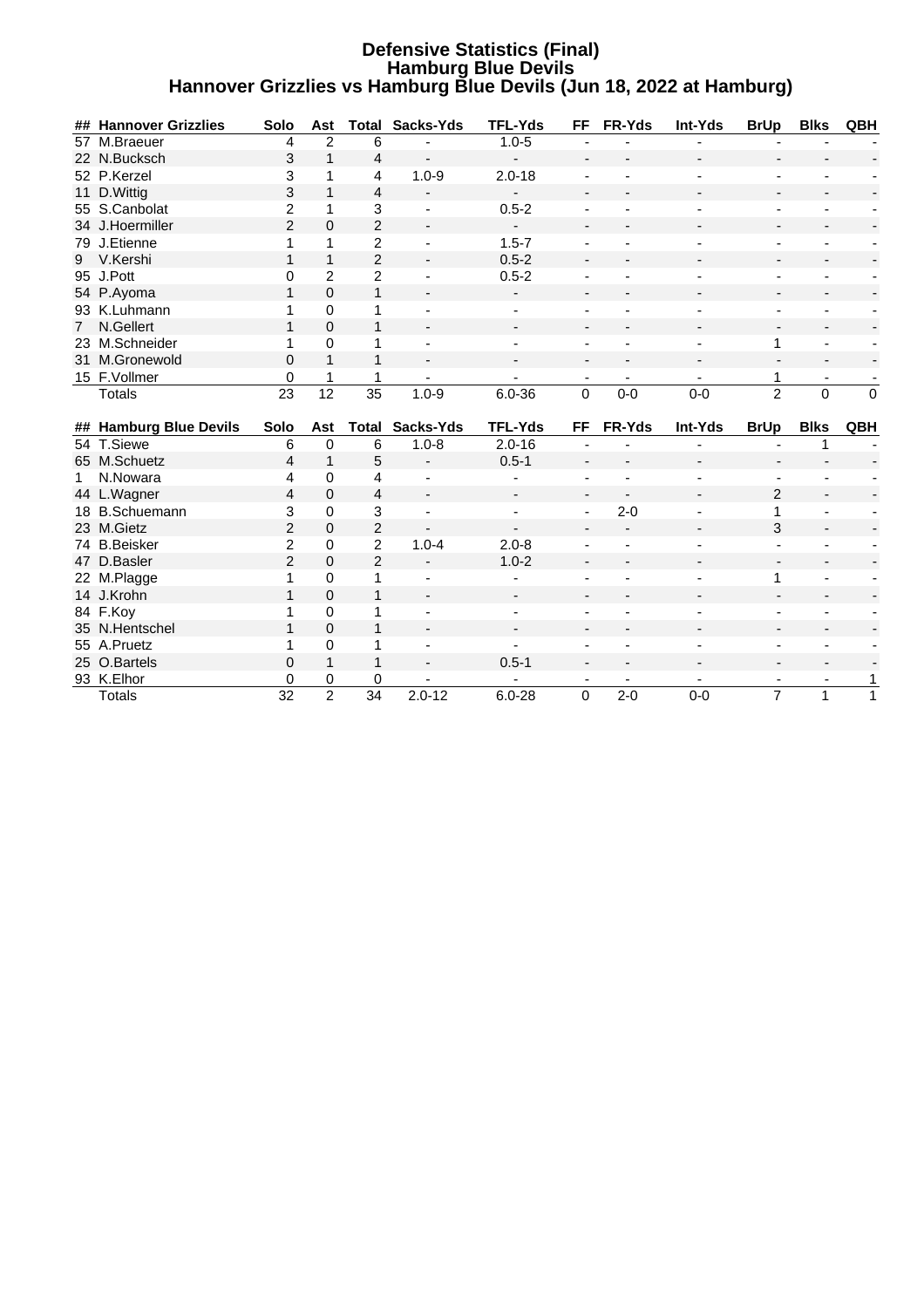#### **Play-by-Play Summary (1st quarter) Hannover Grizzlies vs Hamburg Blue Devils (Jun 18, 2022 at Hamburg)**

| 1-10 HG 35<br>P. Mundt kickoff 53 yards to the HBD12, M. Pieper return 18 yards to the HBD30,<br>out-of-bounds.<br>L.Plagge short right pass complete to F.Koy for no gain to the HBD30 (D.Wittig).<br>1-10 HBD 30<br>2-10 HBD 30<br>L.Plagge short right pass complete to M.Pieper for 8 yards to the HBD38, out-of-bounds<br>(J.Hoermiller).<br>PENALTY HBD False Start 5 yards to the HBD33.<br>$3-2$<br>HBD 38<br>3-7<br>HBD 33<br>L.Plagge deep right pass incomplete.<br>$4 - 7$<br>T. Siewe punt 40 yards to the HG27, F. Vollmer return 0 yards to the HG27, fumble by<br>HBD 33<br>F.Vollmer recovered by HBD B.Schuemann at HG25.<br>3 plays, 3 yards, 0:00<br>D. Former rush right guard for 19 yards to the HG6, 1ST DOWN HBD (D. Wittig; M. Braeuer).<br>R <sub>1</sub><br>1-10 HG 25<br>L.Plagge short left pass incomplete.<br>1-G<br><b>HG 06</b><br>D. Former rush left guard for loss of 5 yards to the HG11 (M. Braeuer).<br>$2 - G$<br><b>HG 06</b><br>PENALTY HG Defense Offside 5 yards to the HG6.<br><b>HG 11</b><br>3-G<br>L.Plagge short right pass incomplete to F.Koy.<br>3-G<br><b>HG 06</b><br>$4-G$<br>C.Feix field goal attempt from 23 GOOD, clock 00:00.<br><b>HG 06</b><br>Hamburg Blue Devils 3, Hannover Grizzlies 0<br>5 plays, 19 yards, 0:00<br>T. Siewe kickoff 60 yards to the HG5, K. Bruns return 40 yards to the HG45 (M. Gietz).<br>1-10 HG 45<br>L.Schramm deep middle pass incomplete.<br>P <sub>1</sub><br>2-10 HG 45<br>L.Schramm short left pass complete to S.Sheard for 10 yards to the HBD45, 1ST DOWN HG<br>(J.Krohn).<br>1-10 HBD 45<br>L.Dahmen rush left guard for 2 yards to the HBD43 (M.Schuetz).<br>L.Schramm deep right pass incomplete to K.Bruns (B.Schuemann).<br>$2 - 8$<br>HBD 43<br>L.Schramm rush left end for loss of 8 yards to the HG49 (T.Siewe) (T.Siewe).<br>3-8<br>HBD 43<br>4-16 HG 49<br>K. Bruns punt 19 yards to the HBD32, downed.<br>5 plays, 4 yards, 0:00<br>1-10 HBD 32<br>L.Plagge rush up middle for loss of 9 yards to the HBD23 (P.Kerzel) (P.Kerzel).<br>2-19 HBD 23<br>L.Plagge short right pass incomplete to F.Koy.<br>3-19 HBD 23<br>L.Plagge short left pass complete to O.Knoch for 10 yards to the HBD33, out-of-bounds<br>(N.Bucksch).<br>T.Siewe punt 62 yards to the HG5, downed.<br>$4 - 9$<br>HBD 33<br>3 plays, 1 yard, 0:00 |  | Grizzlies win the toss. HBD receives the ball               |  |
|--------------------------------------------------------------------------------------------------------------------------------------------------------------------------------------------------------------------------------------------------------------------------------------------------------------------------------------------------------------------------------------------------------------------------------------------------------------------------------------------------------------------------------------------------------------------------------------------------------------------------------------------------------------------------------------------------------------------------------------------------------------------------------------------------------------------------------------------------------------------------------------------------------------------------------------------------------------------------------------------------------------------------------------------------------------------------------------------------------------------------------------------------------------------------------------------------------------------------------------------------------------------------------------------------------------------------------------------------------------------------------------------------------------------------------------------------------------------------------------------------------------------------------------------------------------------------------------------------------------------------------------------------------------------------------------------------------------------------------------------------------------------------------------------------------------------------------------------------------------------------------------------------------------------------------------------------------------------------------------------------------------------------------------------------------------------------------------------------------------------------------------------------------------------------------------------------------------------------------------------------------------------------------------------------------------------------------------|--|-------------------------------------------------------------|--|
|                                                                                                                                                                                                                                                                                                                                                                                                                                                                                                                                                                                                                                                                                                                                                                                                                                                                                                                                                                                                                                                                                                                                                                                                                                                                                                                                                                                                                                                                                                                                                                                                                                                                                                                                                                                                                                                                                                                                                                                                                                                                                                                                                                                                                                                                                                                                      |  | HG ball on HG35.                                            |  |
|                                                                                                                                                                                                                                                                                                                                                                                                                                                                                                                                                                                                                                                                                                                                                                                                                                                                                                                                                                                                                                                                                                                                                                                                                                                                                                                                                                                                                                                                                                                                                                                                                                                                                                                                                                                                                                                                                                                                                                                                                                                                                                                                                                                                                                                                                                                                      |  |                                                             |  |
|                                                                                                                                                                                                                                                                                                                                                                                                                                                                                                                                                                                                                                                                                                                                                                                                                                                                                                                                                                                                                                                                                                                                                                                                                                                                                                                                                                                                                                                                                                                                                                                                                                                                                                                                                                                                                                                                                                                                                                                                                                                                                                                                                                                                                                                                                                                                      |  |                                                             |  |
|                                                                                                                                                                                                                                                                                                                                                                                                                                                                                                                                                                                                                                                                                                                                                                                                                                                                                                                                                                                                                                                                                                                                                                                                                                                                                                                                                                                                                                                                                                                                                                                                                                                                                                                                                                                                                                                                                                                                                                                                                                                                                                                                                                                                                                                                                                                                      |  |                                                             |  |
|                                                                                                                                                                                                                                                                                                                                                                                                                                                                                                                                                                                                                                                                                                                                                                                                                                                                                                                                                                                                                                                                                                                                                                                                                                                                                                                                                                                                                                                                                                                                                                                                                                                                                                                                                                                                                                                                                                                                                                                                                                                                                                                                                                                                                                                                                                                                      |  |                                                             |  |
|                                                                                                                                                                                                                                                                                                                                                                                                                                                                                                                                                                                                                                                                                                                                                                                                                                                                                                                                                                                                                                                                                                                                                                                                                                                                                                                                                                                                                                                                                                                                                                                                                                                                                                                                                                                                                                                                                                                                                                                                                                                                                                                                                                                                                                                                                                                                      |  |                                                             |  |
|                                                                                                                                                                                                                                                                                                                                                                                                                                                                                                                                                                                                                                                                                                                                                                                                                                                                                                                                                                                                                                                                                                                                                                                                                                                                                                                                                                                                                                                                                                                                                                                                                                                                                                                                                                                                                                                                                                                                                                                                                                                                                                                                                                                                                                                                                                                                      |  |                                                             |  |
|                                                                                                                                                                                                                                                                                                                                                                                                                                                                                                                                                                                                                                                                                                                                                                                                                                                                                                                                                                                                                                                                                                                                                                                                                                                                                                                                                                                                                                                                                                                                                                                                                                                                                                                                                                                                                                                                                                                                                                                                                                                                                                                                                                                                                                                                                                                                      |  |                                                             |  |
|                                                                                                                                                                                                                                                                                                                                                                                                                                                                                                                                                                                                                                                                                                                                                                                                                                                                                                                                                                                                                                                                                                                                                                                                                                                                                                                                                                                                                                                                                                                                                                                                                                                                                                                                                                                                                                                                                                                                                                                                                                                                                                                                                                                                                                                                                                                                      |  |                                                             |  |
|                                                                                                                                                                                                                                                                                                                                                                                                                                                                                                                                                                                                                                                                                                                                                                                                                                                                                                                                                                                                                                                                                                                                                                                                                                                                                                                                                                                                                                                                                                                                                                                                                                                                                                                                                                                                                                                                                                                                                                                                                                                                                                                                                                                                                                                                                                                                      |  |                                                             |  |
|                                                                                                                                                                                                                                                                                                                                                                                                                                                                                                                                                                                                                                                                                                                                                                                                                                                                                                                                                                                                                                                                                                                                                                                                                                                                                                                                                                                                                                                                                                                                                                                                                                                                                                                                                                                                                                                                                                                                                                                                                                                                                                                                                                                                                                                                                                                                      |  |                                                             |  |
|                                                                                                                                                                                                                                                                                                                                                                                                                                                                                                                                                                                                                                                                                                                                                                                                                                                                                                                                                                                                                                                                                                                                                                                                                                                                                                                                                                                                                                                                                                                                                                                                                                                                                                                                                                                                                                                                                                                                                                                                                                                                                                                                                                                                                                                                                                                                      |  |                                                             |  |
|                                                                                                                                                                                                                                                                                                                                                                                                                                                                                                                                                                                                                                                                                                                                                                                                                                                                                                                                                                                                                                                                                                                                                                                                                                                                                                                                                                                                                                                                                                                                                                                                                                                                                                                                                                                                                                                                                                                                                                                                                                                                                                                                                                                                                                                                                                                                      |  |                                                             |  |
|                                                                                                                                                                                                                                                                                                                                                                                                                                                                                                                                                                                                                                                                                                                                                                                                                                                                                                                                                                                                                                                                                                                                                                                                                                                                                                                                                                                                                                                                                                                                                                                                                                                                                                                                                                                                                                                                                                                                                                                                                                                                                                                                                                                                                                                                                                                                      |  |                                                             |  |
|                                                                                                                                                                                                                                                                                                                                                                                                                                                                                                                                                                                                                                                                                                                                                                                                                                                                                                                                                                                                                                                                                                                                                                                                                                                                                                                                                                                                                                                                                                                                                                                                                                                                                                                                                                                                                                                                                                                                                                                                                                                                                                                                                                                                                                                                                                                                      |  |                                                             |  |
|                                                                                                                                                                                                                                                                                                                                                                                                                                                                                                                                                                                                                                                                                                                                                                                                                                                                                                                                                                                                                                                                                                                                                                                                                                                                                                                                                                                                                                                                                                                                                                                                                                                                                                                                                                                                                                                                                                                                                                                                                                                                                                                                                                                                                                                                                                                                      |  |                                                             |  |
|                                                                                                                                                                                                                                                                                                                                                                                                                                                                                                                                                                                                                                                                                                                                                                                                                                                                                                                                                                                                                                                                                                                                                                                                                                                                                                                                                                                                                                                                                                                                                                                                                                                                                                                                                                                                                                                                                                                                                                                                                                                                                                                                                                                                                                                                                                                                      |  |                                                             |  |
|                                                                                                                                                                                                                                                                                                                                                                                                                                                                                                                                                                                                                                                                                                                                                                                                                                                                                                                                                                                                                                                                                                                                                                                                                                                                                                                                                                                                                                                                                                                                                                                                                                                                                                                                                                                                                                                                                                                                                                                                                                                                                                                                                                                                                                                                                                                                      |  |                                                             |  |
|                                                                                                                                                                                                                                                                                                                                                                                                                                                                                                                                                                                                                                                                                                                                                                                                                                                                                                                                                                                                                                                                                                                                                                                                                                                                                                                                                                                                                                                                                                                                                                                                                                                                                                                                                                                                                                                                                                                                                                                                                                                                                                                                                                                                                                                                                                                                      |  |                                                             |  |
|                                                                                                                                                                                                                                                                                                                                                                                                                                                                                                                                                                                                                                                                                                                                                                                                                                                                                                                                                                                                                                                                                                                                                                                                                                                                                                                                                                                                                                                                                                                                                                                                                                                                                                                                                                                                                                                                                                                                                                                                                                                                                                                                                                                                                                                                                                                                      |  |                                                             |  |
|                                                                                                                                                                                                                                                                                                                                                                                                                                                                                                                                                                                                                                                                                                                                                                                                                                                                                                                                                                                                                                                                                                                                                                                                                                                                                                                                                                                                                                                                                                                                                                                                                                                                                                                                                                                                                                                                                                                                                                                                                                                                                                                                                                                                                                                                                                                                      |  |                                                             |  |
|                                                                                                                                                                                                                                                                                                                                                                                                                                                                                                                                                                                                                                                                                                                                                                                                                                                                                                                                                                                                                                                                                                                                                                                                                                                                                                                                                                                                                                                                                                                                                                                                                                                                                                                                                                                                                                                                                                                                                                                                                                                                                                                                                                                                                                                                                                                                      |  |                                                             |  |
|                                                                                                                                                                                                                                                                                                                                                                                                                                                                                                                                                                                                                                                                                                                                                                                                                                                                                                                                                                                                                                                                                                                                                                                                                                                                                                                                                                                                                                                                                                                                                                                                                                                                                                                                                                                                                                                                                                                                                                                                                                                                                                                                                                                                                                                                                                                                      |  |                                                             |  |
|                                                                                                                                                                                                                                                                                                                                                                                                                                                                                                                                                                                                                                                                                                                                                                                                                                                                                                                                                                                                                                                                                                                                                                                                                                                                                                                                                                                                                                                                                                                                                                                                                                                                                                                                                                                                                                                                                                                                                                                                                                                                                                                                                                                                                                                                                                                                      |  |                                                             |  |
|                                                                                                                                                                                                                                                                                                                                                                                                                                                                                                                                                                                                                                                                                                                                                                                                                                                                                                                                                                                                                                                                                                                                                                                                                                                                                                                                                                                                                                                                                                                                                                                                                                                                                                                                                                                                                                                                                                                                                                                                                                                                                                                                                                                                                                                                                                                                      |  |                                                             |  |
|                                                                                                                                                                                                                                                                                                                                                                                                                                                                                                                                                                                                                                                                                                                                                                                                                                                                                                                                                                                                                                                                                                                                                                                                                                                                                                                                                                                                                                                                                                                                                                                                                                                                                                                                                                                                                                                                                                                                                                                                                                                                                                                                                                                                                                                                                                                                      |  |                                                             |  |
|                                                                                                                                                                                                                                                                                                                                                                                                                                                                                                                                                                                                                                                                                                                                                                                                                                                                                                                                                                                                                                                                                                                                                                                                                                                                                                                                                                                                                                                                                                                                                                                                                                                                                                                                                                                                                                                                                                                                                                                                                                                                                                                                                                                                                                                                                                                                      |  |                                                             |  |
|                                                                                                                                                                                                                                                                                                                                                                                                                                                                                                                                                                                                                                                                                                                                                                                                                                                                                                                                                                                                                                                                                                                                                                                                                                                                                                                                                                                                                                                                                                                                                                                                                                                                                                                                                                                                                                                                                                                                                                                                                                                                                                                                                                                                                                                                                                                                      |  |                                                             |  |
|                                                                                                                                                                                                                                                                                                                                                                                                                                                                                                                                                                                                                                                                                                                                                                                                                                                                                                                                                                                                                                                                                                                                                                                                                                                                                                                                                                                                                                                                                                                                                                                                                                                                                                                                                                                                                                                                                                                                                                                                                                                                                                                                                                                                                                                                                                                                      |  |                                                             |  |
|                                                                                                                                                                                                                                                                                                                                                                                                                                                                                                                                                                                                                                                                                                                                                                                                                                                                                                                                                                                                                                                                                                                                                                                                                                                                                                                                                                                                                                                                                                                                                                                                                                                                                                                                                                                                                                                                                                                                                                                                                                                                                                                                                                                                                                                                                                                                      |  |                                                             |  |
|                                                                                                                                                                                                                                                                                                                                                                                                                                                                                                                                                                                                                                                                                                                                                                                                                                                                                                                                                                                                                                                                                                                                                                                                                                                                                                                                                                                                                                                                                                                                                                                                                                                                                                                                                                                                                                                                                                                                                                                                                                                                                                                                                                                                                                                                                                                                      |  |                                                             |  |
|                                                                                                                                                                                                                                                                                                                                                                                                                                                                                                                                                                                                                                                                                                                                                                                                                                                                                                                                                                                                                                                                                                                                                                                                                                                                                                                                                                                                                                                                                                                                                                                                                                                                                                                                                                                                                                                                                                                                                                                                                                                                                                                                                                                                                                                                                                                                      |  |                                                             |  |
|                                                                                                                                                                                                                                                                                                                                                                                                                                                                                                                                                                                                                                                                                                                                                                                                                                                                                                                                                                                                                                                                                                                                                                                                                                                                                                                                                                                                                                                                                                                                                                                                                                                                                                                                                                                                                                                                                                                                                                                                                                                                                                                                                                                                                                                                                                                                      |  |                                                             |  |
| 1-10 HG 05                                                                                                                                                                                                                                                                                                                                                                                                                                                                                                                                                                                                                                                                                                                                                                                                                                                                                                                                                                                                                                                                                                                                                                                                                                                                                                                                                                                                                                                                                                                                                                                                                                                                                                                                                                                                                                                                                                                                                                                                                                                                                                                                                                                                                                                                                                                           |  | L.Dahmen rush left guard for 1 yard to the HG6 (M.Schuetz). |  |
| $2 - 9$<br><b>HG 06</b><br>J. Hoermiller rush left tackle for loss of 2 yards to the HG4 (M. Schuetz; O. Bartels).                                                                                                                                                                                                                                                                                                                                                                                                                                                                                                                                                                                                                                                                                                                                                                                                                                                                                                                                                                                                                                                                                                                                                                                                                                                                                                                                                                                                                                                                                                                                                                                                                                                                                                                                                                                                                                                                                                                                                                                                                                                                                                                                                                                                                   |  |                                                             |  |
| 3-11 HG 04<br>L.Schramm deep middle pass complete to T.Leupacher for 36 yards to the HG40, 1ST DOWN HG<br>P <sub>2</sub><br>(M.Gietz).                                                                                                                                                                                                                                                                                                                                                                                                                                                                                                                                                                                                                                                                                                                                                                                                                                                                                                                                                                                                                                                                                                                                                                                                                                                                                                                                                                                                                                                                                                                                                                                                                                                                                                                                                                                                                                                                                                                                                                                                                                                                                                                                                                                               |  |                                                             |  |
| L.Schramm short left pass complete to T.Leupacher for 9 yards to the HG49 (B.Schuemann).<br>1-10 HG 40                                                                                                                                                                                                                                                                                                                                                                                                                                                                                                                                                                                                                                                                                                                                                                                                                                                                                                                                                                                                                                                                                                                                                                                                                                                                                                                                                                                                                                                                                                                                                                                                                                                                                                                                                                                                                                                                                                                                                                                                                                                                                                                                                                                                                               |  |                                                             |  |
| L.Schramm short left pass complete to S.Sheard for 9 yards to the HBD42, 1ST DOWN HG,<br>P <sub>3</sub><br>2-1<br><b>HG 49</b>                                                                                                                                                                                                                                                                                                                                                                                                                                                                                                                                                                                                                                                                                                                                                                                                                                                                                                                                                                                                                                                                                                                                                                                                                                                                                                                                                                                                                                                                                                                                                                                                                                                                                                                                                                                                                                                                                                                                                                                                                                                                                                                                                                                                       |  |                                                             |  |
| out-of-bounds.                                                                                                                                                                                                                                                                                                                                                                                                                                                                                                                                                                                                                                                                                                                                                                                                                                                                                                                                                                                                                                                                                                                                                                                                                                                                                                                                                                                                                                                                                                                                                                                                                                                                                                                                                                                                                                                                                                                                                                                                                                                                                                                                                                                                                                                                                                                       |  |                                                             |  |
| $1 - 10$<br>HBD 42<br>L.Schramm short left pass complete to T.Leupacher for 7 yards to the HBD35 (N.Hentschel).                                                                                                                                                                                                                                                                                                                                                                                                                                                                                                                                                                                                                                                                                                                                                                                                                                                                                                                                                                                                                                                                                                                                                                                                                                                                                                                                                                                                                                                                                                                                                                                                                                                                                                                                                                                                                                                                                                                                                                                                                                                                                                                                                                                                                      |  |                                                             |  |
| END OF 1st QUARTER: Hamburg Blue Devils 3, Hannover Grizzlies 0                                                                                                                                                                                                                                                                                                                                                                                                                                                                                                                                                                                                                                                                                                                                                                                                                                                                                                                                                                                                                                                                                                                                                                                                                                                                                                                                                                                                                                                                                                                                                                                                                                                                                                                                                                                                                                                                                                                                                                                                                                                                                                                                                                                                                                                                      |  |                                                             |  |

|                           |       | <b>Time</b> |  | 1st Downs |     | Conversions |         |                |                  |                  |
|---------------------------|-------|-------------|--|-----------|-----|-------------|---------|----------------|------------------|------------------|
| <b>Quarter Summary</b>    | Score | Poss        |  |           |     | 3rd         | 4th     | <b>Rushing</b> | Passing          | <b>Penalties</b> |
| <b>Hannover Grizzlies</b> |       | 00:00       |  | 0         | - 3 | $0 - 1$     | $0 - 0$ | 4-(-7)         | 5-7-0-71         | 1-5              |
| Hamburg Blue Devils       |       | 00:00       |  |           |     | 0-3         | $0 - 0$ | $3-5$          | $3 - 7 - 0 - 18$ | 1-5              |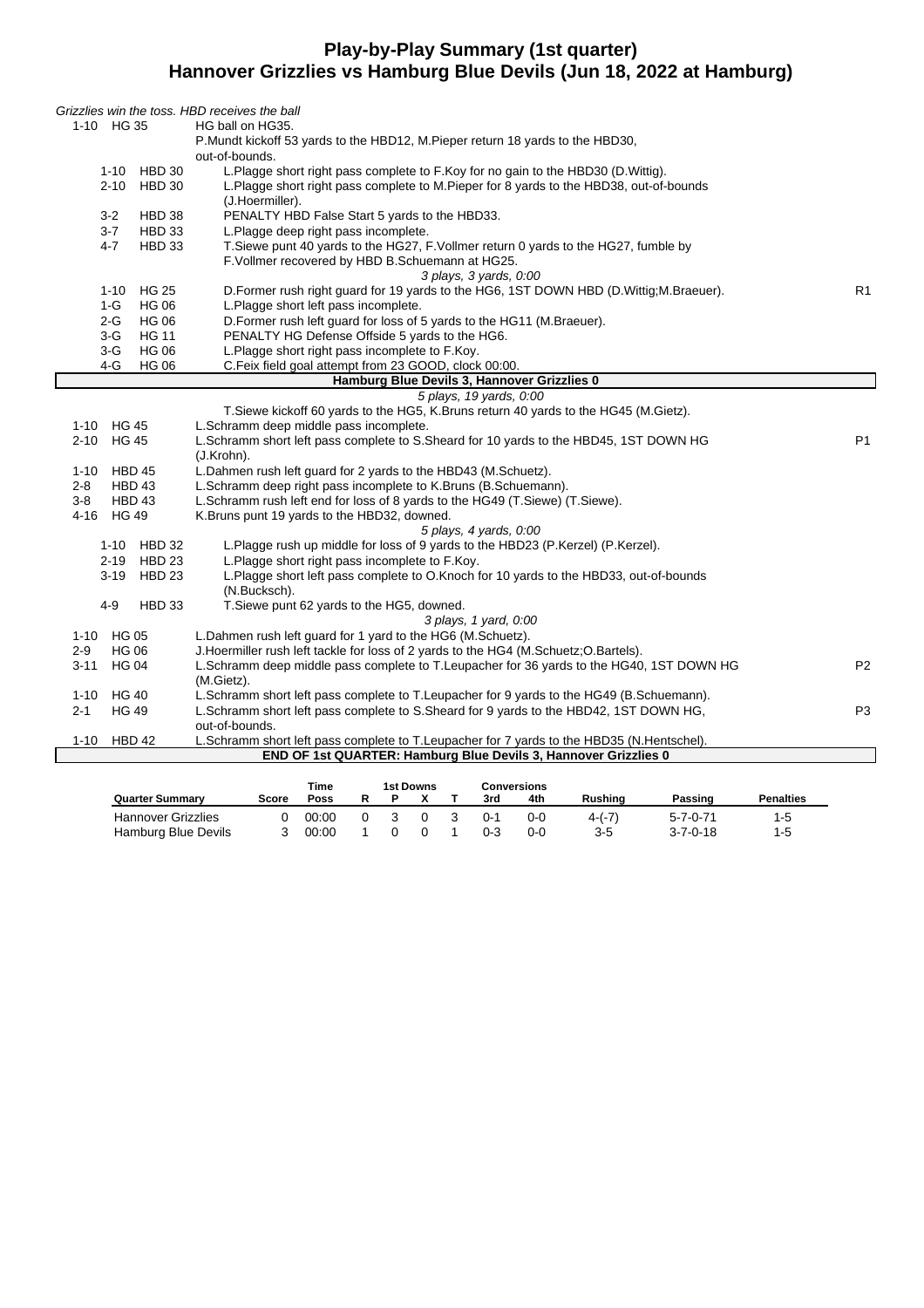# **Play-by-Play Summary (2nd quarter) Hannover Grizzlies vs Hamburg Blue Devils (Jun 18, 2022 at Hamburg)**

| <b>HBD 35</b><br>2-3                               | Start of 2nd quarter, clock 00:00.                                                                                                                                   |                |
|----------------------------------------------------|----------------------------------------------------------------------------------------------------------------------------------------------------------------------|----------------|
| $2 - 3$<br><b>HBD 35</b><br>$3-3$<br><b>HBD 35</b> | L.Schramm short right pass incomplete to K.Bruns.<br>L.Schramm deep right pass incomplete to K.Bruns (L.Wagner).                                                     |                |
| 4-3<br><b>HBD 35</b>                               | L.Schramm short right pass complete to K.Bruns for 12 yards to the HBD23, 1ST DOWN HG<br>(L.Wagner).                                                                 | P4             |
| <b>HBD 23</b><br>1-10                              | L.Dahmen rush left guard for 3 yards to the HBD20 (L.Duszynski;L.Wagner), PENALTY HBD<br>Personal Foul 12 yards to the HBD11, 1ST DOWN HG, NO PLAY.                  | X5             |
| 1-10<br><b>HBD 11</b>                              | L.Schramm deep left pass complete to S.Sheard for 11 yards to the HBD0, 1ST DOWN HG,                                                                                 | P <sub>6</sub> |
| HBD <sub>03</sub><br>$1-G$                         | TOUCHDOWN, clock 00:00.<br>P.Mundt kick attempt good.                                                                                                                |                |
|                                                    | Hannover Grizzlies 7, Hamburg Blue Devils 3                                                                                                                          |                |
|                                                    | 10 plays, 95 yards, 0:00                                                                                                                                             |                |
|                                                    | K.Bruns kickoff 65 yards to the HBD0, touchback.                                                                                                                     |                |
| 1-10 HBD 25                                        | S.Zurheide rush right guard for loss of 4 yards to the HBD21 (J.Pott; V.Kershi).<br>L.Plagge short right pass incomplete to M.Pieper.                                |                |
| 2-14 HBD 21<br>3-14 HBD 21                         | PENALTY HBD False Start 5 yards to the HBD16.                                                                                                                        |                |
| 3-19 HBD 16                                        | L.Plagge short right pass complete to S.Zurheide for 4 yards to the HBD20 (V.Kershi).                                                                                |                |
| 4-15 HBD 20                                        | T.Siewe punt 50 yards to the HG30, downed.                                                                                                                           |                |
|                                                    | 3 plays, minus 5 yards, 0:00                                                                                                                                         |                |
| 1-10 HG 30                                         | C.Claus deep right pass incomplete.                                                                                                                                  |                |
| 2-10 HG 30                                         | L.Schramm short right pass incomplete to N.Deckert (L.Wagner).                                                                                                       |                |
| 3-10 HG 30                                         | L.Schramm deep left pass incomplete to K.Bruns.                                                                                                                      |                |
| 4-10 HG 30                                         | K.Bruns punt 43 yards to the HBD27, out-of-bounds.<br>3 plays, 0 yards, 0:00                                                                                         |                |
| 1-10 HBD 27                                        | S.Zurheide rush right end for 3 yards to the HBD30 (P.Kerzel; J.Pott).                                                                                               |                |
| 2-7                                                | <b>HBD 30</b><br>L.Plagge deep left pass complete to M.Pieper for 24 yards to the HG46, 1ST DOWN HBD                                                                 | P <sub>2</sub> |
|                                                    | (N.Bucksch).                                                                                                                                                         |                |
| 1-10 HG 46                                         | S. Zurheide rush right tackle for 1 yard to the HG45 (M. Braeuer; M. Gronewold).                                                                                     |                |
| $2-9$                                              | L.Plagge short left pass complete to K.Witthoeft for 15 yards to the HG30, 1ST DOWN HBD<br>HG 45                                                                     | P3             |
|                                                    | (M.Braeuer).                                                                                                                                                         |                |
| 1-10<br>2-10 HG 30                                 | L.Plagge deep left pass incomplete to F.Koy.<br>HG 30<br>S.Zurheide rush right tackle for 9 yards to the HG21 (M.Braeuer).                                           |                |
| 3-1                                                | L.Plagge rush left end for 21 yards to the HG0, 1ST DOWN HBD, TOUCHDOWN, clock 00:00.<br><b>HG 21</b>                                                                | R4             |
| 1-G                                                | <b>HG 03</b><br>C.Feix kick attempt good.                                                                                                                            |                |
|                                                    |                                                                                                                                                                      |                |
|                                                    | Hamburg Blue Devils 10, Hannover Grizzlies 7                                                                                                                         |                |
|                                                    | 7 plays, 73 yards, 0:00                                                                                                                                              |                |
|                                                    | T.Siewe kickoff 62 yards to the HG3, K.Bruns return 24 yards to the HG27 (A.Pruetz).                                                                                 |                |
| 1-10 HG 27                                         | T. Sander rush left guard for 8 yards to the HG35, fumble by T. Sander recovered by HBD                                                                              |                |
|                                                    | B.Schuemann at HG35.                                                                                                                                                 |                |
|                                                    | 1 play, 8 yards, 0:00                                                                                                                                                |                |
| 1-10 HG 35<br>1-10                                 | S.Zurheide rush right guard for 18 yards to the HG17, 1ST DOWN HBD (N.Bucksch;F.Vollmer).                                                                            | R <sub>5</sub> |
| 2-10                                               | <b>HG 17</b><br>L.Plagge short left pass incomplete to S.Zurheide.<br>L.Plagge short left pass complete to B.Schuehler for 5 yards to the HG12 (N.Bucksch).<br>HG 17 |                |
| 35                                                 | <b>HG 12</b><br>L.Plagge short middle pass incomplete to B.Schuehler (F.Vollmer).                                                                                    |                |
| $4 - 5$                                            | <b>HG 12</b><br>C.Feix field goal attempt from 29 GOOD, clock 00:00.                                                                                                 |                |
|                                                    | Hamburg Blue Devils 13, Hannover Grizzlies 7                                                                                                                         |                |
|                                                    | 5 plays, 23 yards, 0:00                                                                                                                                              |                |
| 1-10                                               | T. Siewe kickoff 53 yards to the HG12, K. Bruns return 17 yards to the HG29 (L. Wagner).                                                                             |                |
| HG 29<br>$2 - 10$<br>HG 29                         | L.Schramm deep left pass incomplete to K.Bruns.<br>L.Schramm short right pass complete to S.Sheard for 5 yards to the HG34 (M.Plagge).                               |                |
| $3-5$<br><b>HG 34</b>                              | L.Schramm rush up middle for loss of 4 yards to the HG30 (B.Beisker) (B.Beisker).                                                                                    |                |
| $4 - 9$<br>HG 30                                   | Timeout Hamburg Blue Devils, clock 00:00.                                                                                                                            |                |
| 4-9<br><b>HG 30</b>                                | K.Bruns punt 62 yards to the HBD8, downed.                                                                                                                           |                |
|                                                    | 3 plays, 1 yard, 0:00                                                                                                                                                |                |
| 1-10 HBD 08                                        | S. Zurheide rush right end for 7 yards to the HBD15 (D. Wittig).                                                                                                     |                |
| 2-3                                                | L.Plagge short right pass complete to M.Pieper for 7 yards to the HBD22, 1ST DOWN HBD,<br><b>HBD 15</b>                                                              | P6             |
| 1-10                                               | out-of-bounds.<br><b>HBD 22</b><br>L.Plagge short right pass complete to F.Koy for 8 yards to the HBD30 (D.Wittig).                                                  |                |
| $2 - 2$                                            | HBD 30<br>L.Plagge short right pass incomplete to F.Koy.                                                                                                             |                |
| $3 - 2$                                            | <b>HBD 30</b><br>L.Plagge short right pass complete to M.Pieper for 6 yards to the HBD36, 1ST DOWN HBD,                                                              | P7             |
|                                                    | out-of-bounds.                                                                                                                                                       |                |
| $1 - 10$                                           | <b>HBD 36</b><br>L.Plagge deep right pass complete to M.Pieper for 35 yards to the HG29, 1ST DOWN HBD                                                                | P8             |
|                                                    | (J.Hoermiller).                                                                                                                                                      |                |
| 1-10<br>$1 - 10$                                   | Timeout Hamburg Blue Devils, clock 00:00.<br><b>HG 29</b><br><b>HG 29</b>                                                                                            | P <sub>9</sub> |
|                                                    | L.Plagge deep left pass complete to O.Knoch for 29 yards to the HG0, 1ST DOWN HBD,<br>TOUCHDOWN, clock 00:00.                                                        |                |
| 1-G                                                | <b>HG 03</b><br>C.Feix kick attempt good.                                                                                                                            |                |

7 plays, 92 yards, 0:00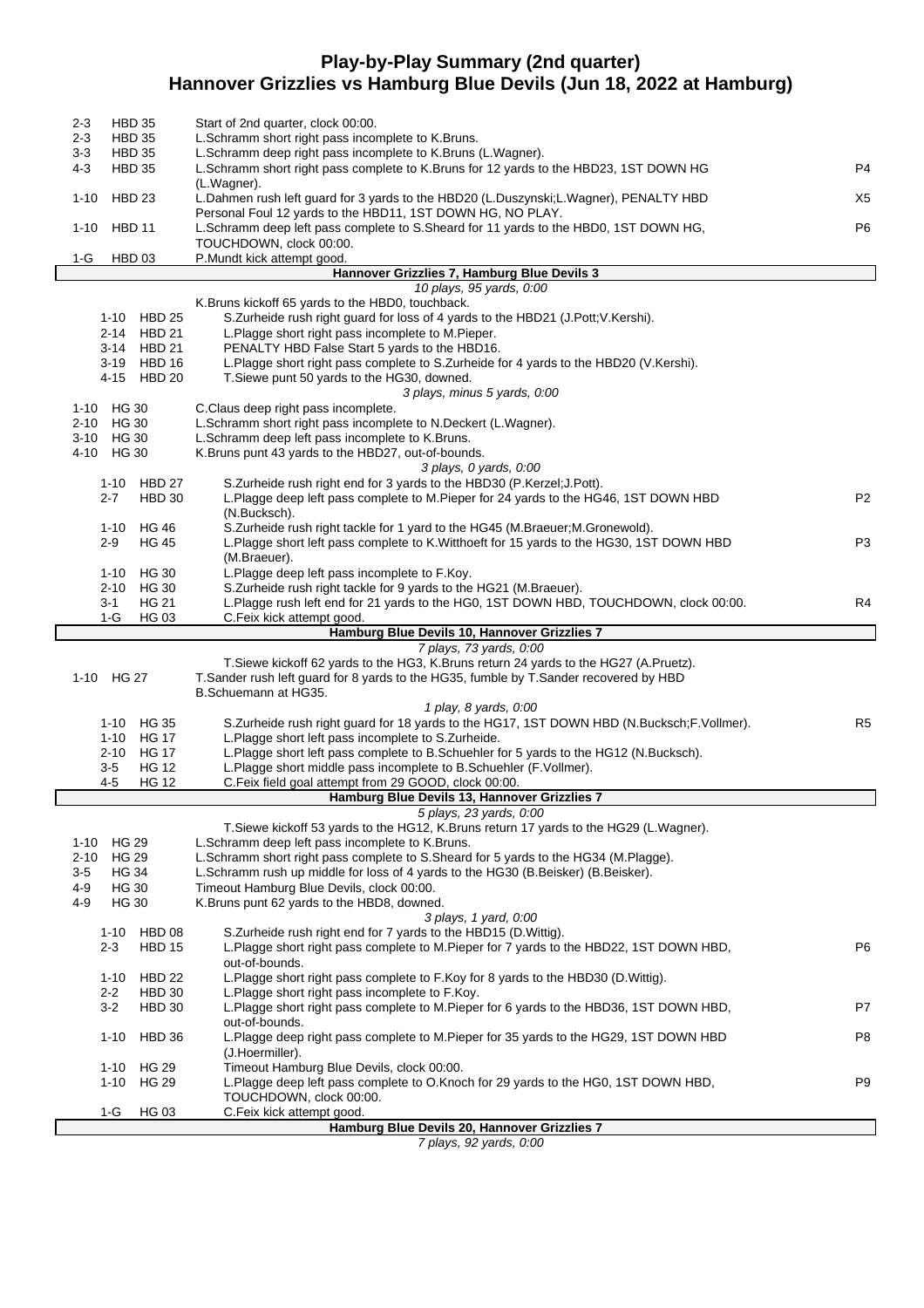# **Play-by-Play Summary (2nd quarter) Hannover Grizzlies vs Hamburg Blue Devils (Jun 18, 2022 at Hamburg)**

C.Feix kickoff 65 yards to the HG0, K.Bruns return 33 yards to the HG33 (N.Nowara). 1-10 HG 33 L.Dahmen rush left tackle for 22 yards to the HBD45, 1ST DOWN HG (D.Basler). R7 End of half, clock 00:00.

1 play, 22 yards, 0:00 **END OF 2nd QUARTER: Hamburg Blue Devils 20, Hannover Grizzlies 7 Time 1st Downs Conversions Quarter Summary Score Poss R P X T 3rd 4th Rushing Passing Penalties** Hannover Grizzlies 7 00:00 1 2 1 4 0-3 1-1 3-26 3-9-0-28 0-0<br>Hamburg Blue Devils 17 00:00 2 6 0 8 2-4 0-0 7-55 9-14-0-133 2-17 Hamburg Blue Devils 17 00:00 2 6 0 8 2-4 0-0 7-55 9-14-0-133 2-17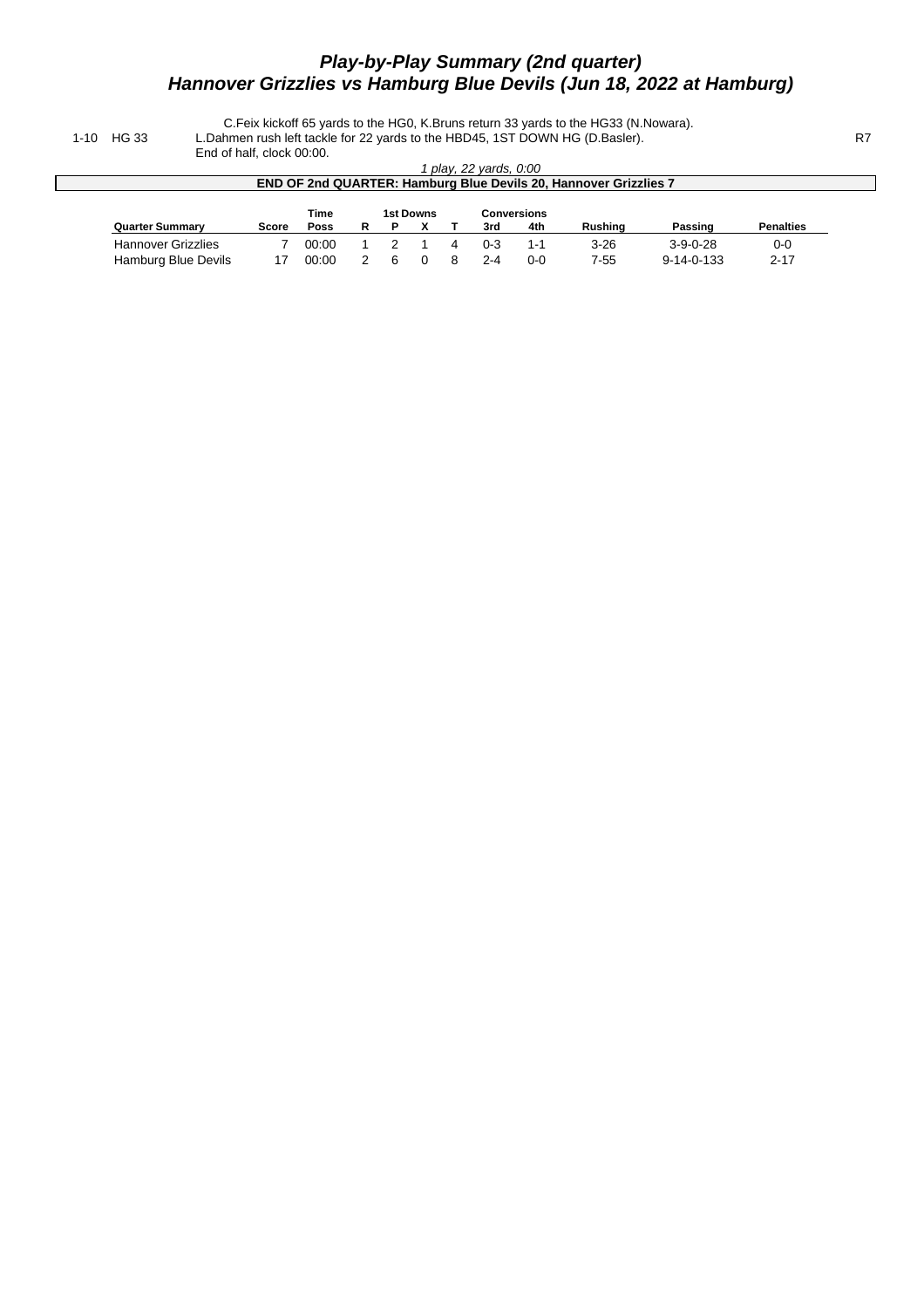### **Play-by-Play Summary (3rd quarter) Hannover Grizzlies vs Hamburg Blue Devils (Jun 18, 2022 at Hamburg)**

|                           | Start of 3rd quarter, clock 00:00, HBD ball on HBD35.                                                  |                 |
|---------------------------|--------------------------------------------------------------------------------------------------------|-----------------|
|                           | T. Siewe kickoff 65 yards to the HG0, K. Bruns return 9 yards to the HG9 (F. Koy).                     |                 |
| <b>HG 09</b><br>$1 - 10$  | T. Sander rush right guard for 2 yards to the HG11 (M. Schuetz).                                       |                 |
| <b>HG 11</b><br>$2 - 8$   | L.Schramm short left pass complete to C.Claus for 6 yards to the HG17 (N.Nowara).                      |                 |
| $3 - 2$<br><b>HG 17</b>   | T.Sander rush left guard for no gain to the HG17 (T.Siewe).                                            |                 |
| $4 - 2$<br><b>HG 17</b>   | K.Bruns punt 33 yards to the 50 yardline, downed.                                                      |                 |
|                           | 3 plays, 8 yards, 0:00                                                                                 |                 |
| 1-10 HBD 50               | S.Zurheide rush left guard for 9 yards to the HG41 (S.Canbolat).                                       |                 |
| <b>HG 41</b><br>$2 - 1$   | L.Plagge rush right tackle for 4 yards to the HG37, 1ST DOWN HBD.                                      | R <sub>10</sub> |
| 1-10 HG 37                | D. Former rush right end for 2 yards to the HG35 (N. Gellert).                                         |                 |
| $2 - 8$<br><b>HG 35</b>   | L.Plagge short right pass incomplete to F.Koy.                                                         |                 |
| $3-8$<br><b>HG 35</b>     | L.Plagge short left pass complete to O.Knoch for 14 yards to the HG21, 1ST DOWN HBD,<br>out-of-bounds. | P11             |
| HG 21<br>$1 - 10$         | L.Plagge rush left end for 4 yards to the HG17, out-of-bounds.                                         |                 |
| $2 - 6$<br><b>HG 17</b>   | PENALTY HBD False Start 5 yards to the HG22.                                                           |                 |
| 2-11 HG 22                | L.Plagge deep left pass incomplete to F.Koy.                                                           |                 |
| <b>HG 22</b><br>$3 - 11$  | L.Plagge rush left end for 7 yards to the HG15, out-of-bounds (K.Luhmann).                             |                 |
| $4 - 4$<br><b>HG 15</b>   | C.Feix field goal attempt from 32 MISSED - wide left, spot at HG20, clock 00:00.                       |                 |
|                           | 9 plays, 35 yards, 0:00                                                                                |                 |
| 1-10 HG 20                | L.Dahmen rush left guard for no gain to the HG20 (T.Siewe).                                            |                 |
| 2-10 HG 20                | L.Schramm deep left pass complete to K.Bruns for 44 yards to the HBD36, 1ST DOWN HG                    | X9              |
|                           | (B.Schuemann), PENALTY HBD Roughing the passer 15 yards to the HBD21, 1ST DOWN HG.                     |                 |
| 1-10 HBD 21               | 1st and 10.                                                                                            |                 |
| 1-10 HBD 21               | L.Schramm deep left pass incomplete to S.Sheard (M.Plagge).                                            |                 |
| 2-10 HBD 21               | L.Schramm deep right pass incomplete to C.Claus.                                                       |                 |
| 3-10 HBD 21               | L.Schramm deep left pass incomplete to K.Bruns.                                                        |                 |
| 4-10 HBD 21               | Timeout Hannover Grizzlies, clock 00:00.                                                               |                 |
| 4-10 HBD 21               | Timeout Hannover Grizzlies, clock 00:00.                                                               |                 |
| $4 - 10$<br><b>HBD 21</b> | C.Claus deep middle pass incomplete to S.Sheard (M.Gietz).                                             |                 |
|                           | 6 plays, 59 yards, 0:00                                                                                |                 |
| 1-10 HBD 21               | S. Zurheide rush right guard for 4 yards to the HBD25 (M. Schneider).                                  |                 |
| <b>HBD 25</b><br>$2 - 6$  | S. Zurheide rush left guard for 7 yards to the HBD32, 1ST DOWN HBD.                                    | R <sub>12</sub> |
| $1 - 10$<br><b>HBD 32</b> | S. Zurheide rush left quard for 13 yards to the HBD45, 1ST DOWN HBD (S. Canbolat).                     | R <sub>13</sub> |
| <b>HBD 45</b><br>$1 - 10$ | S. Zurheide rush left tackle for 4 yards to the HBD49.                                                 |                 |
| $2 - 6$<br>HBD 49         | D. Former rush left quard for 2 yards to the HG49 (P. Ayoma).                                          |                 |
| <b>HG 49</b><br>$3 - 4$   | L.Plagge short left pass incomplete (M.Schneider).                                                     |                 |
| $4 - 4$<br><b>HG 49</b>   | T. Siewe punt 25 yards to the HG24, out-of-bounds.                                                     |                 |
|                           | 6 plays, 30 yards, 0:00                                                                                |                 |
| 1-10 HG 24                | P. Weisner rush left guard for 4 yards to the HG28 (T. Siewe).                                         |                 |
| $2 - 6$<br><b>HG 28</b>   | J. Hoermiller rush left end for 4 yards to the HG32, out-of-bounds.                                    |                 |
|                           | END OF 3rd QUARTER: Hamburg Blue Devils 20, Hannover Grizzlies 7                                       |                 |

|                           |       | Time  |  | 1st Downs |     | Conversions |         |                  |                  |
|---------------------------|-------|-------|--|-----------|-----|-------------|---------|------------------|------------------|
| <b>Quarter Summary</b>    | Score | Poss  |  |           | 3rd | 4th         | Rushina | Passing          | <b>Penalties</b> |
| <b>Hannover Grizzlies</b> |       | 00:00 |  |           | በ-2 | $() - 1$    | 5-10    | $2 - 6 - 0 - 50$ | 0-0              |
| Hamburg Blue Devils       |       | 00:00 |  |           | 1-3 | ი-ი         | 10-56   | $1 - 4 - 0 - 14$ | $2 - 20$         |